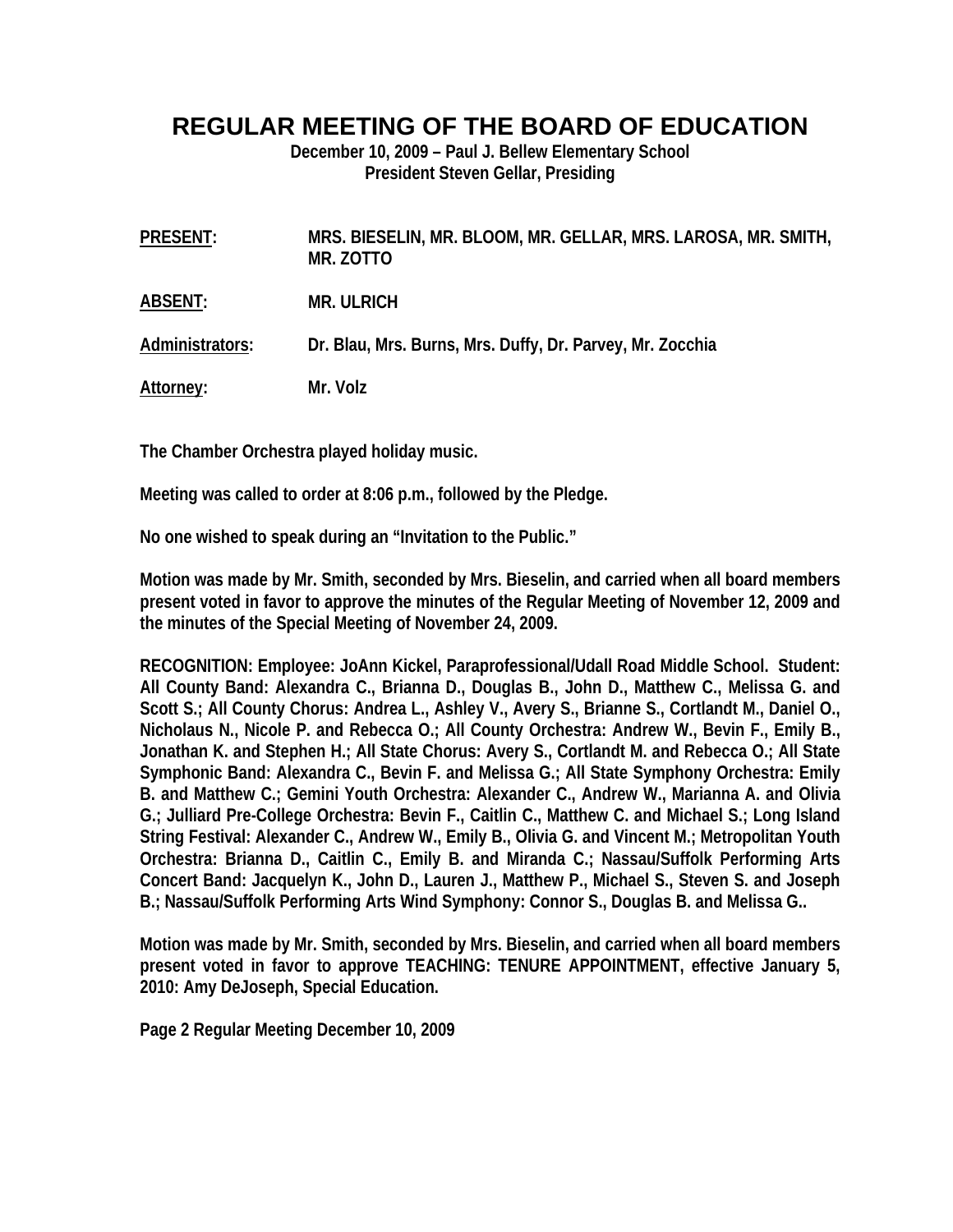**Motion was made by Mrs. LaRosa, seconded by Mr. Smith, and carried when all board members present voted in favor to approve TEACHING: CHILD-BEARING LEAVE OF ABSENCE (paid): Abigail Agresta-Stratton, Dance Teacher; effective December 16, 2009 (High School).** 

**Motion was made by Mr. Zotto, seconded by Mrs. LaRosa, and carried when all board members present voted in favor to approve TEACHING: CHILD-BEARING LEAVE OF ABSENCE (paid): Kristine Hagens, Science Teacher; effective November 30, 2009 (Udall).** 

**Motion was made by Mrs. Bieselin, seconded by Mr. Smith, and carried when all board members present voted in favor to approve TEACHING: CHILD-REARING LEAVE OF ABSENCE (unpaid): Ann Barry, English Teacher; effective December 14, 2009 – June 30, 2010 (High School/Udall).** 

**Motion was made by Mr. Zotto, seconded by Mrs. LaRosa, and carried when all board members present voted in favor to approve TEACHING: CHILD-REARING LEAVE OF ABSENCE (unpaid) (Pursuant to the Family and Medical Leave Act of 1993 – 12-week continuous medical coverage): Robyn Southard, Psychologist; effective December 1, 2009 – March 5, 2010 (Kirdahy @ Captree).** 

**Motion was made by Mrs. Bieselin, seconded by Mrs. LaRosa, and carried when all board members present voted in favor to approve TEACHING: REGULAR SUBSTITUTE APPOINTMENT: Karen Tomlinson, Elementary Teacher; effective September 3, 2009 to June 30, 2010 (Paul J. Bellew; replacing D. Chizik {child-bearing/FMLA/child-rearing}).** 

**Motion was made by Mr. Smith, seconded by Mrs. LaRosa, and carried when all board members present voted in favor to approve CLASSIFIED CIVIL SERVICE: PROBATIONARY APPOINTMENT: Jacqueline Fetter, Teacher Aide; effective November 13, 2009 (Kirdahy; new position according to IEP).** 

**Motion was made by Mr. Smith, seconded by Mrs. Bieselin, and carried when all board members present voted in favor to approve CLASSIFIED CIVIL SERVICE: EXCESSED: Daniel Sparby, Teacher Aide; effective December 1, 2009 (Manetuck; 1:1 student transferred out of district).** 

**Motion was made by Mr. Smith, seconded by Mrs. LaRosa, and carried when all board members present voted in favor to approve CLASSIFIED CIVIL SERVICE: RECALL: Daniel Sparby, Teacher Aide; effective December 14, 2009 (Kirdahy; replacing D. Carrig who resigned).** 

**Motion was made by Mrs. Bieselin and seconded by Mr. Smith to approve CLASSIFIED CIVIL SERVICE: CHANGE IN TITLE. Mr. Bloom questioned why the titles of these employees are being changed. After a brief discussion, motion was carried when all board members present voted in favor to approve CLASSIFIED CIVIL SERVICE: CHANGE IN TITLE: Maria Bacchi, Personnel Assistant, Confidential; effective December 11, 2009 (District Office; approved by Civil Service changing from Personnel Transactions Clerk to Personnel Assistant).**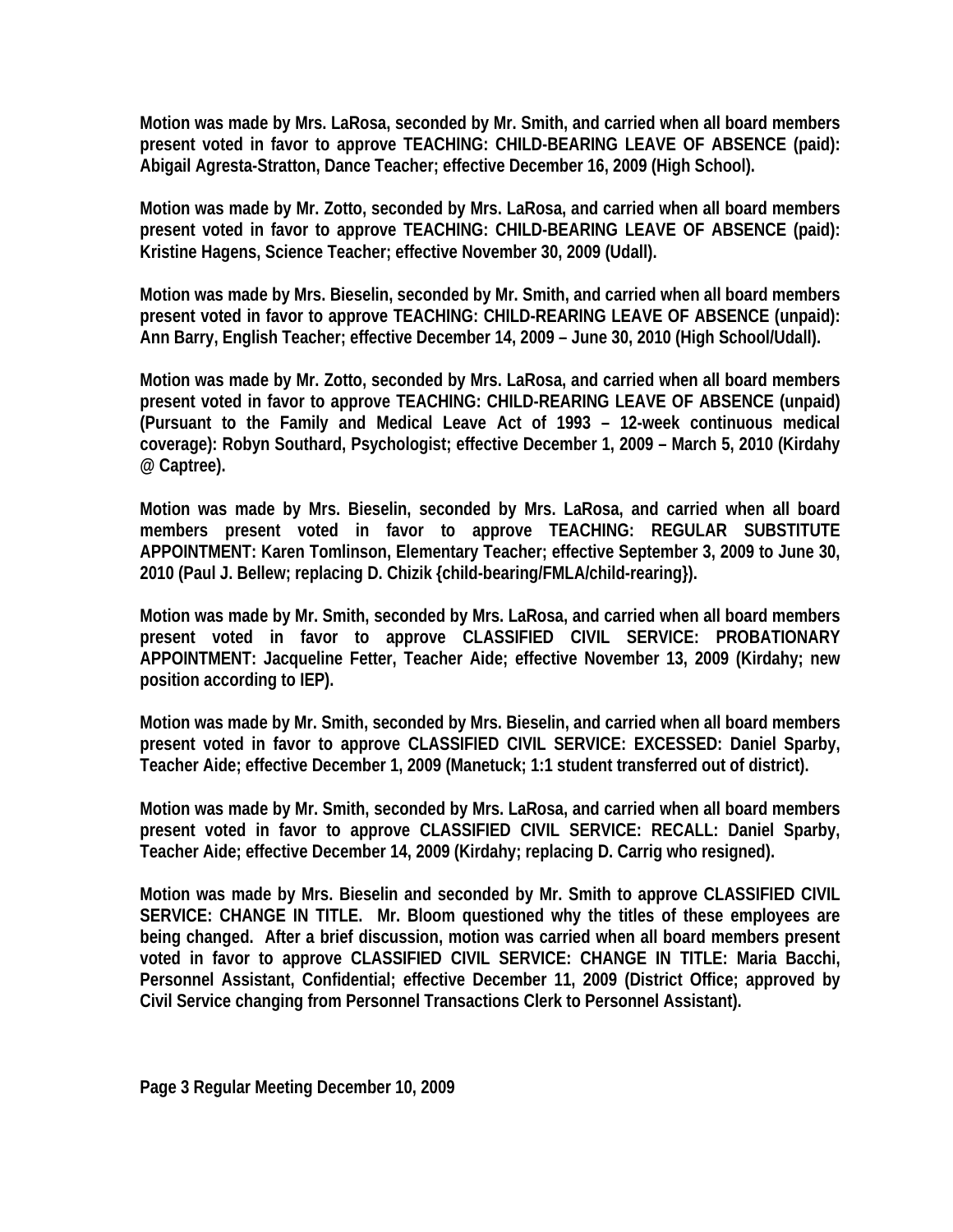**Motion was made by Mrs. LaRosa, seconded by Mrs. Bieselin, and carried when all board members present voted in favor to approve CLASSIFIED CIVIL SERVICE: CHANGE IN TITLE: Mary Hock, Secretarial Assistant, Confidential; effective December 11, 2009 (District Office; approved by Civil Service changing from Principal Stenographer to Secretarial Assistant).** 

**Motion was made by Mr. Smith, seconded by Mrs. Bieselin, and carried when all board members present voted in favor to approve CLASSIFIED CIVIL SERVICE: SUBSTITUTE TEACHER AIDE (\$9.75/HR): \*Ashley Bruhnke, effective December 11, 2009; \*Carolyn Hunter, effective December 15, 2009; \*Melissa Lenowicz, effective December 15, 2009.** 

**Motion was made by Mr. Smith, seconded by Mrs. Bieselin, and carried when all board members present voted in favor to approve OTHER: SUBSTITUTE TEACHER (\$100 per diem): Aimee Boorum, effective January 21, 2010, student teacher; \*Ashley Bruhnke, effective December 11, 2009, student teacher; Kelly Carroll, effective January 25, 2010, student teacher; \*Erika Cieslak, effective December 11, 2009, student teacher; \*Vincent Cosentino, effective January 21, 2010, student teacher; Josephine Delledera, effective March 22, 2010, student teacher; \*Brittnay Harris, effective January 21, 2010, student teacher; \*Kaila Jensen, effective January 25, 2010, student teacher; \*Kaitlin Liguori, effective January 25, 2010, student teacher; \*Lauren LoFaro, effective January 4, 2010, student teacher; Melissa Marciano, effective December 1, 2009; \*Sarah Michell, effective January 29, 2010, student teacher; Steve Muller, effective January 29, 2010, student teacher; Christine Murphy, effective January 21, 2010, student teacher; Paul Nieves, effective January 4, 2010, student teacher; Jennifer O'Leary, effective January 25, 2010, student teacher; Keren O'Shaughnessy, effective January 19, 2010, student teacher; Danielle Randone, effective January 29, 2010, student teacher; \*Ellen Schuessier, effective January 25, 2010, student teacher.** 

**Motion was made by Mr. Smith and seconded by Mrs. Bieselin to table OTHER: HOMEBOUND INSTRUCTORS (\$30.00/HR) and OTHER: HOMEBOUND INSTRUCTORS RETIRED WEST ISLIP TEACHERS (\$58.07/HR). Mr. Bloom questioned the difference in the hourly rate of pay for the two groups of homebound instructors. After a brief discussion, motion was made by Mr. Smith, seconded by Mrs. Bieselin, and carried when all board members present voted in favor to approve OTHER: HOMEBOUND INSTRUCTORS (\$30.00/HR): Kolleen Arthur (Social Studies), Mary Louise Cairo (Elementary), Melissa Camberdella (Social Studies), Jennifer Corrado (Science), Kelly Edelman (English), Jennifer Galatro (Science), Nancy Kenney (Math), Melissa Kolb (Science), Matthew Kramer (Social Studies), Karone Luquer (Social Studies), Melissa Martin (Social Studies), Amelia Muraglio (Elementary, English), Barbara Pezzanite (Foreign Language), Laurent Plompen (Math), Jennifer Segal (Social Studies), Jessica Vaillancourt (Math).** 

**Motion was made by Mrs. LaRosa, seconded by Mr. Smith, and carried when all board members present voted in favor, except Mr. Bloom who opposed, to table OTHER: HOMEBOUND INSTRUCTORS RETIRED WEST ISLIP TEACHERS (\$58.07/HR).** 

**\*Conditional Pending Fingerprint Clearance Page 4 Regular Meeting December 10, 2009**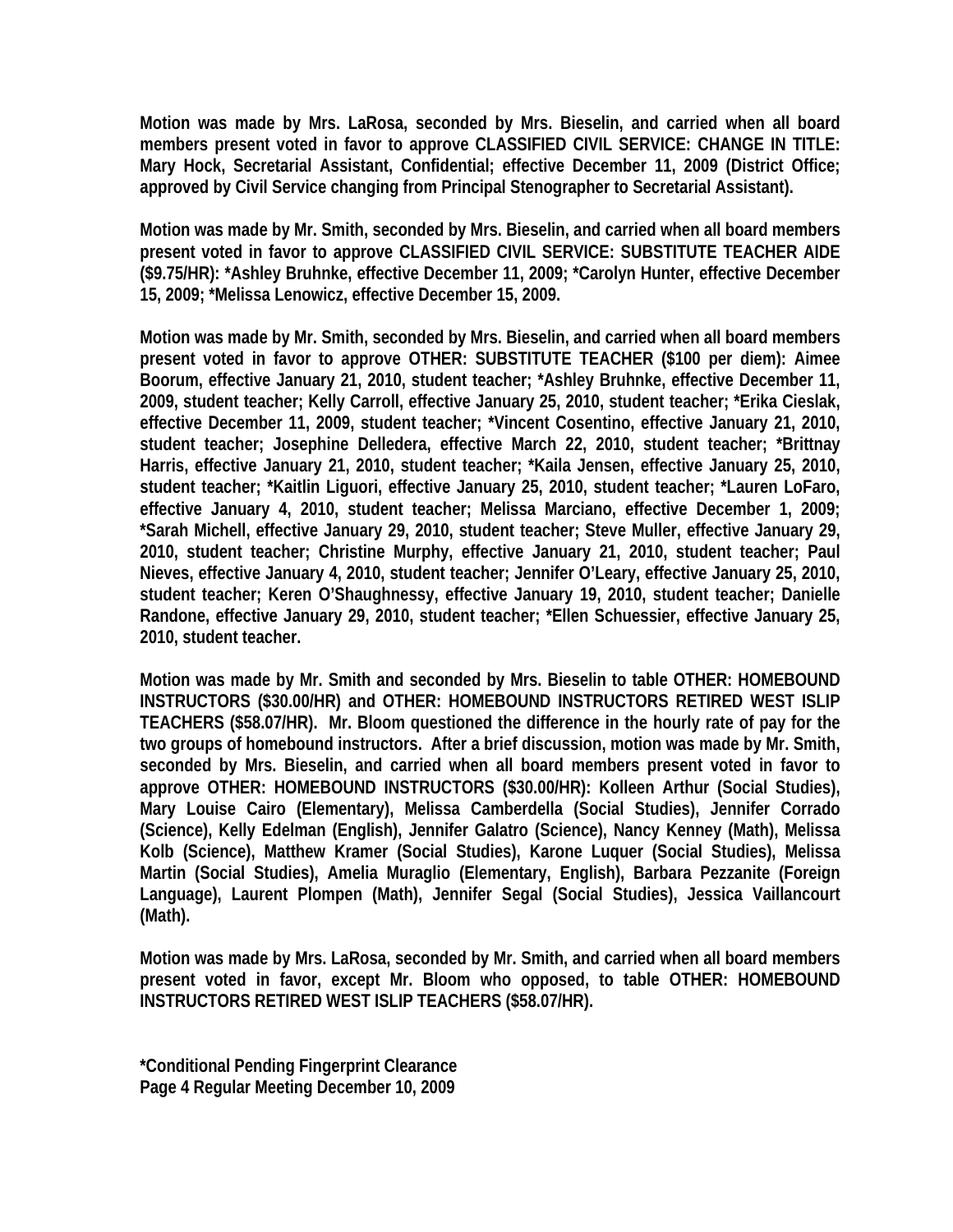**Motion was made by Mr. Smith, seconded by Mrs. Bieselin, and carried when all board members present voted in favor to adjourn to Executive Session at 8:48 p.m. for the purpose of discussing personnel, negotiations, and/or litigation.** 

**Meeting reconvened at 9:00 p.m. on motion by Mr. Smith, seconded by Mrs. Bieselin, and carried when all board members present voted in favor.** 

**Motion was made by Mrs. LaRosa, seconded by Mrs. Bieselin, and carried when all board members present voted in favor to approve OTHER: HOMEBOUND INSTRUCTORS RETIRED WEST ISLIP TEACHERS (\$58.07/HR): Angela LaGiglia (English, Reading), Jeanette Ricci Incantalupo (Science), Nancy Sybil (Math). Approval is subject to the following condition: until the end of the teacher's current assignment but no later than the end of the current school year.** 

**Motion was made by Mr. Smith, seconded by Mrs. Bieselin, and carried when all board members present voted in favor to approve OTHER: ADVISORS/CLUBS 2009 – 2010 SCHOOL YEAR: HIGH SCHOOL: Jennifer Gaylor, Music Director Musical Production (replacing Sal Fiore; approved at 10/8 meeting).** 

**Motion was made by Mr. Smith, seconded by Mrs. Bieselin, and carried when all board members present voted in favor to approve OTHER: ADVISORS/CLUBS 2009 – 2010 SCHOOL YEAR: ELEMENTARY DISTRICT-WIDE (Grades 4 and 5): Vivian Hollinger, Disney Planet Challenge 1; Theresa Robertson, Disney Planet Challenge 2.** 

**Motion was made by Mrs. Bieselin, seconded by Mr. Smith, and carried when all board members present voted in favor to approve OTHER: 2009-2010 MIDDLE SCHOOL LATE WINTER COACHES: GIRLS BASKETBALL: Tim Bauernfeind, 7-8 Beach Coach; Brian Dieumegard, 7-8 Udall Coach. WRESTLING: James Beuther, 7-8 Beach Coach; Mike LaCove, 7-8 Beach Assistant Coach; Tom Goodrich, 7-8 Udall Coach; John Parrinello, 7-8 Udall Assistant Coach.** 

**Motion was made by Mr. Smith, seconded by Mr. Zotto, and carried when all board members present voted in favor to approve OTHER: SUBSTITUTE TEACHING ASSISTANT (\$85 per diem): \*Carolyn Hunter, effective December 15, 2009.** 

**Motion was made by Mr. Smith, seconded by Mrs. Bieselin, and carried when all board members present voted in favor to approve OTHER: AUDITORIUM TECHNICIAN 2009 – 2010 SCHOOL YEAR (School functions - \$75 per event; Rental functions - \$50 per hour): Jesse Fawess, Beach Street Middle School.** 

**CURRICULUM UPDATE: Motion was made by Mrs. Bieselin, seconded by Mr. Smith, and carried when all board members present voted in favor to approve the following completed curriculum development projects: Grade 6 Mathematics, Algebra 2/Trigonometry Honors, Algebra 2/Trigonometry.** 

**\*Conditional Pending Fingerprint Clearance Page 5 Regular Meeting December 10, 2009**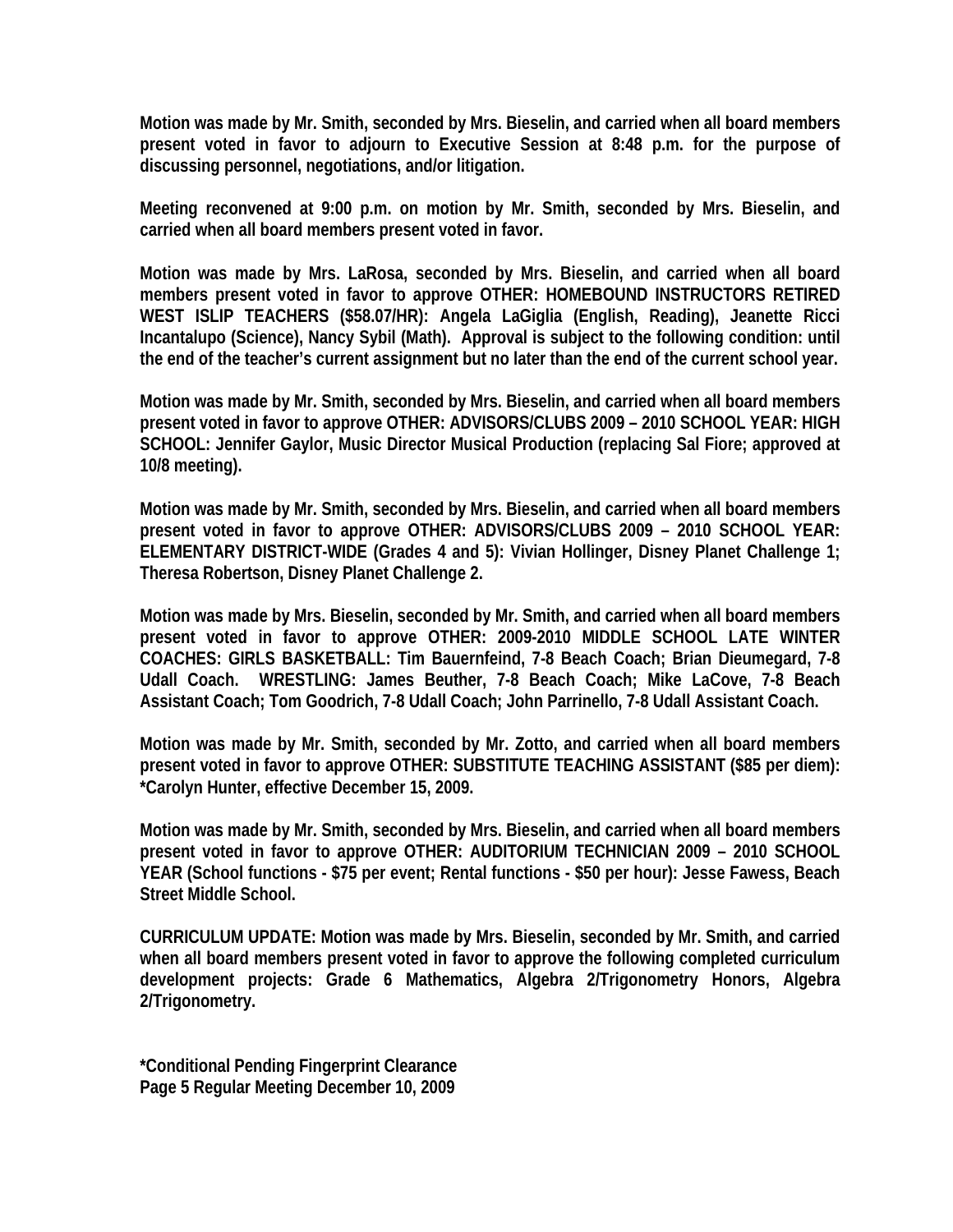**Motion was made by Mrs. Bieselin, seconded by Mr. Zotto, and carried when all board members present voted in favor to approve the following completed curriculum development project: Grade 4 Curriculum Map.** 

**REPORT OF BOARD COMMITTEES: Mrs. LaRosa reported on the Education Committee meeting of 11/24/09. Mr. Smith reported on the Finance Committee meeting of 12/8/09 and the Bond Advisory Committee meeting of 12/8/09.** 

**The Policy Committee did not meet; however, a Second Reading was held for the following policies: File 3272 – Advertising in the Schools; File 7411 – Student Publications; File 7313 – Suspension; File 6551 – Family Medical Leave Act; File 5671 – Computer Resources and Data Management (Annual Policy); File 5751 – Idling of School Buses, Coach Buses and Commercial Vehicles on West Islip School Grounds (New); File 7571 – Student Privacy (New); File 7517 – Anaphylaxis (New). Copies of all policies were made available to the public. Motion was made by Mrs. Bieselin, seconded by Mrs. LaRosa, and carried when all board members present voted in favor to adopt the policies.** 

**Mr. Bloom reported on the Buildings and Grounds Committee meeting of 12/10/09. The Legislative Action Committee did not meet; however, Mr. Gellar reminded the community that letters to local politicians are available on the district website in response to proposed mid-year cuts. Mrs. LaRosa reported on the Committee on Special Education/Preschool Special Education meeting of 12/8/09 and recommendations re: classification/placement/I.E.P. modifications of students as delineated. Mrs. Bieselin reported on the Health and Wellness Committee meeting of 11/17/09.** 

**The following committees did not meet: Policy Committee, School Board/Student Liaison Committee, Public Relations Committee, Audit Committee, Legislative Action Committee, and Compass Committee.** 

**The Treasurer's Report for October 2009 was presented. Beginning balance as of September 30, 2009 – \$38,289,592.05; ending balance as of October 31, 2009 – \$22,829,410.24.** 

**Motion was made by Mrs. Bieselin, seconded by Mr. Smith, and carried when all board members present voted in favor to approve budget transfers, as recommended by the Finance Committee.** 

**Motion was made by Mr. Smith, seconded by Mrs. Bieselin, and carried when all board members present voted in favor to approve the following change order: Laser Industries - #1 (Bayview, Kirdahy and Manetuck). Motion was made by Mr. Smith, seconded by Mrs. Bieselin, and carried when all board members present voted in favor to approve the following change order: The Land Tek Group, Inc. - #3 (West Islip High School).** 

**Motion was made by Mr. Smith, seconded by Mrs. Bieselin, and carried when all board members present voted in favor to approve the following health service charges: Babylon UFSD (Babylon Christian School) 3 students @ \$780.61 = \$2,341.83. Page 6 Regular Meeting December 10, 2009**